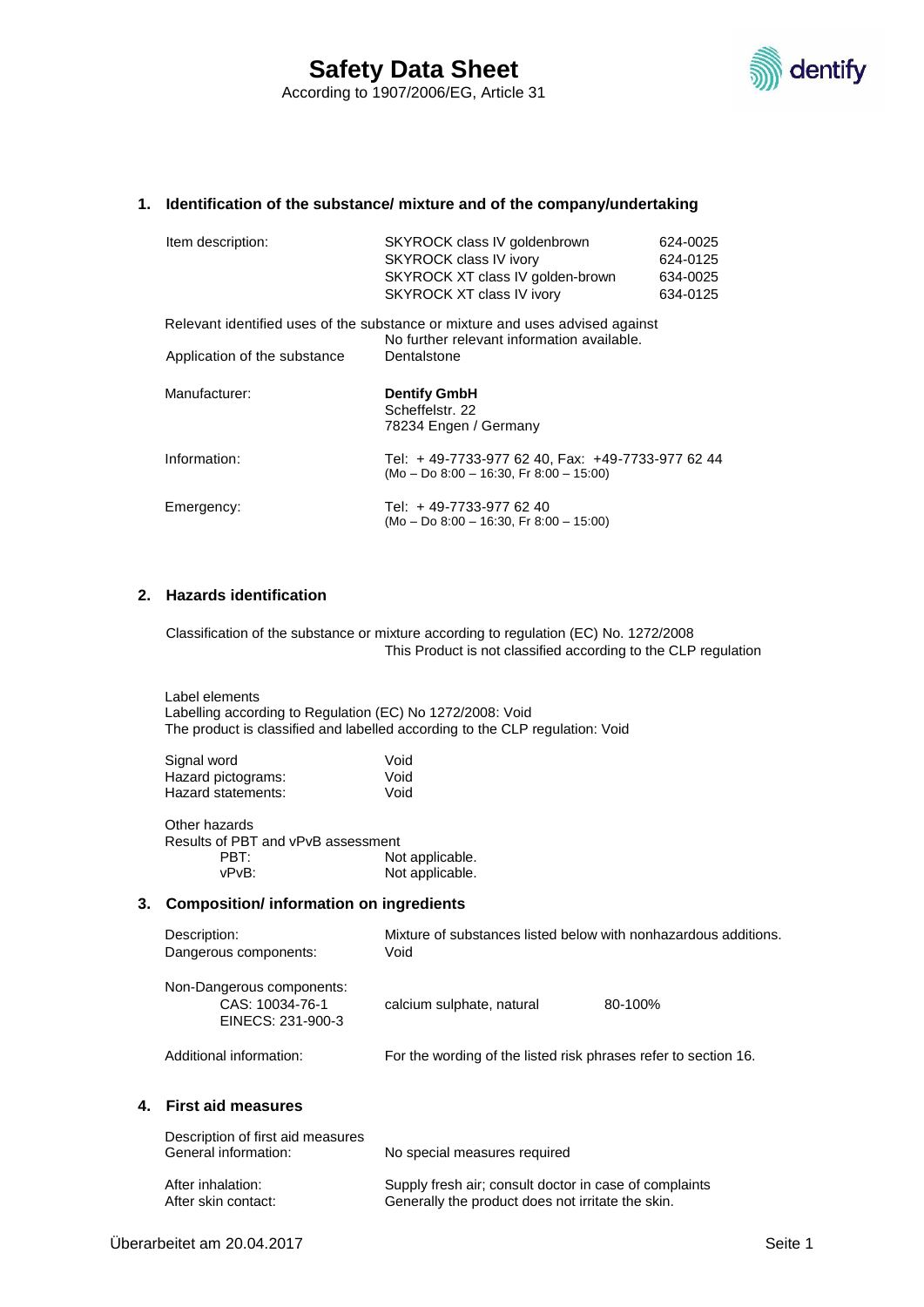

According to 1907/2006/EG, Article 31

|                    | Wash with water and soap.                                    |
|--------------------|--------------------------------------------------------------|
| After eye contact: | Rinse opened eve for several minutes under running water. If |
|                    | symptoms persist, consult a doctor.                          |
| After swallowing:  | Rinse out mouth and then drink plenty of water.              |
|                    | In case of troubles, consult an medical.                     |

Most important symptoms and effects, both acute and delayed No further relevant information available. Indication of any immediate medical attention and special treatment needed No further relevant information available.

## **5. Firefighting measures**

| Extinguishing media                                   |                                                                                 |
|-------------------------------------------------------|---------------------------------------------------------------------------------|
| Suitable extinguishing agents:                        | CO <sub>2</sub> , powder or water spray. Fight larger fires with water spray or |
|                                                       | alcohol resistant foam.                                                         |
| Special hazards arising from the substance or mixture |                                                                                 |
|                                                       | In case of fire, the following can be released:                                 |
|                                                       | Sulphur dioxide (SO <sub>2</sub> ).                                             |
| Advice for firefighters                               |                                                                                 |
| Protective equipment:                                 | Wear self-contained respiratory protective device.                              |
|                                                       | Wear fully protective suit.                                                     |

#### **6. Accidental release measures**

|    |                                                       | Personal precautions, protective equipment and emergency procedures<br>Avoid formation of dust. |
|----|-------------------------------------------------------|-------------------------------------------------------------------------------------------------|
|    | Environmental precautions:                            | No special measures are necessary                                                               |
|    | Methods and material for containment and cleaning up: |                                                                                                 |
|    |                                                       | Pick up mechanically.                                                                           |
|    |                                                       | Avoid generation of dust.                                                                       |
|    |                                                       | Do not breathe dust.                                                                            |
|    |                                                       | Dispose contaminated material as waste according to item 13.                                    |
|    | Reference to other sections                           |                                                                                                 |
|    |                                                       | See Section 7 for information on safe handling.                                                 |
|    |                                                       | See Section 8 for information on personal protection equipment.                                 |
|    |                                                       | See Section 13 for disposal information.                                                        |
| 7. | <b>Handling and Storage</b>                           |                                                                                                 |
|    | Handling:                                             |                                                                                                 |
|    | Precautions for safe handling                         |                                                                                                 |
|    |                                                       | The usual precautionary measures are to be adhered to when                                      |
|    |                                                       | handling chemicals.                                                                             |
|    |                                                       | Keen recentacles tightly sealed                                                                 |

ep receptacles tightly sealed. Use only in well ventilated areas. Ensure good ventilation / exhaustion at the workplace. Do not breathe dust. Information about fire - and explosion protection: No special measures required. Conditions for safe storage, including any incompatibilities Storage: Requirements to be met by storerooms and receptacles: Store in a dry place. Avoid generation of dust. Keep container tightly closed. Protect from moisture. Information about storage in one common storage facility: Not required. Further information about storage conditions: None.

Storage class: No information available. Specific end use(s) No further relevant information available.

# **8. Exposure controls/ personal protection**

Additional information about design of technical facilities: No further data; see item 7. Control parameters Ingredients with limit values that require monitoring at the workplace: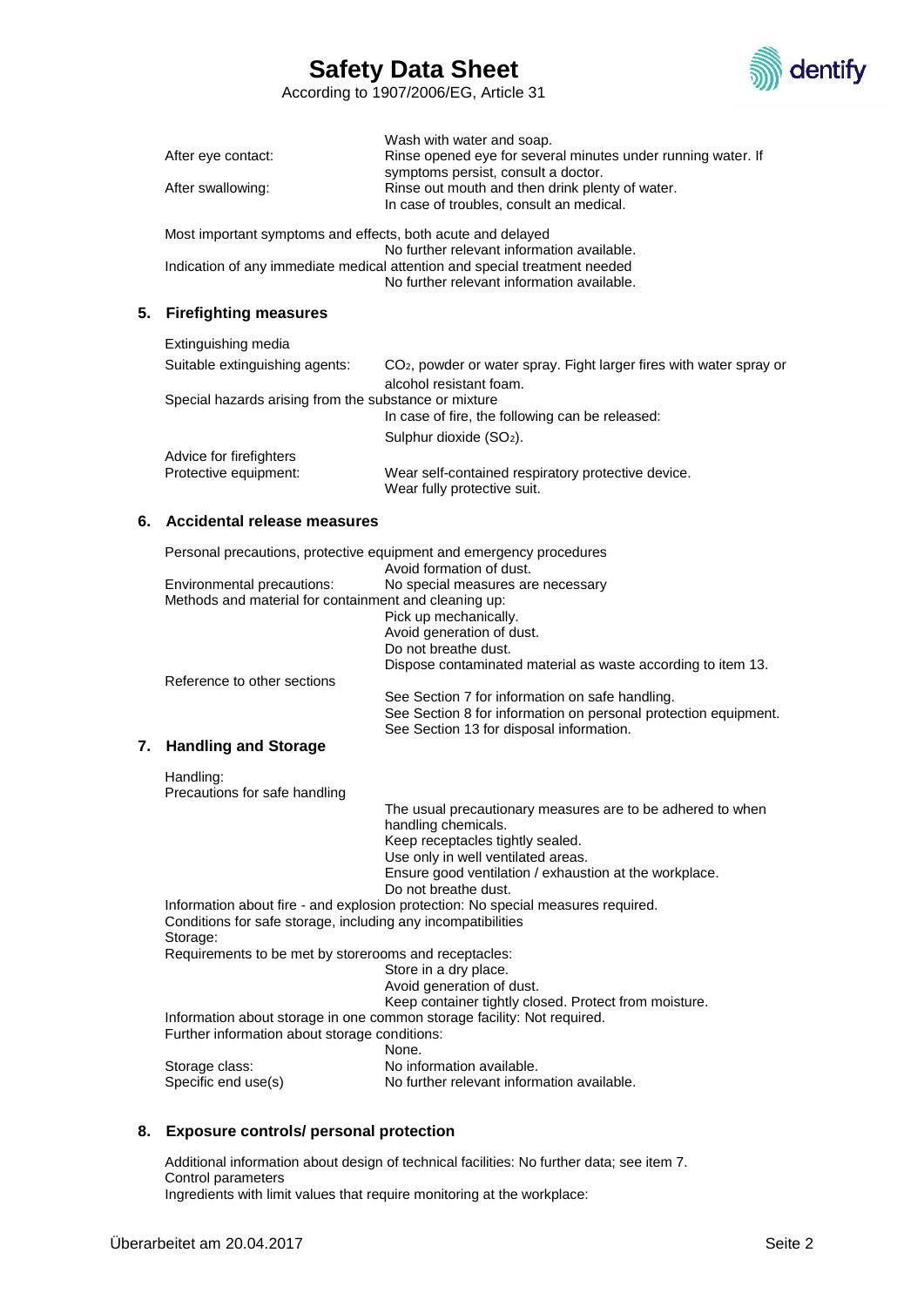

According to 1907/2006/EG, Article 31

The product does not contain any relevant quantities of materials with critical values that have to be monitored at the workplace.

| Additional information:<br>Exposure controls<br>Personal protective equipment: | The lists valid during the making were used as basis.                                                                                                                                                                                                                                                                                                               |
|--------------------------------------------------------------------------------|---------------------------------------------------------------------------------------------------------------------------------------------------------------------------------------------------------------------------------------------------------------------------------------------------------------------------------------------------------------------|
| General protective and hygienic measures:                                      |                                                                                                                                                                                                                                                                                                                                                                     |
|                                                                                | The usual precautionary measures are to be adhered to when<br>handling chemicals.                                                                                                                                                                                                                                                                                   |
| Respiratory protection:                                                        | With correct and proper use, and under normal conditions, breathing<br>protection is not required.                                                                                                                                                                                                                                                                  |
|                                                                                | Use suitable respiratory protective device in case of insufficient<br>ventilation. Respiratory protection in case of forming dust.                                                                                                                                                                                                                                  |
| Protection of hands:                                                           | The glove material has to be impermeable and resistant to the<br>product. Due to missing tests no recommendation to the glove<br>material can be given for the product. Selection of the glove material<br>on consideration of the penetration times, rates of diffusion and the<br>degradation.                                                                    |
| Material of gloves                                                             | The selection of the suitable gloves does not only depend on the<br>material, but also on further marks of quality and varies from<br>manufacturer to manufacturer. As the product is a preparation of<br>several substances, the resistance of the glove material can not be<br>calculated in advance and has therefore to be checked prior to the<br>application. |
| Penetration time of glove material                                             |                                                                                                                                                                                                                                                                                                                                                                     |
|                                                                                | The exact break through time has to be found out by the<br>manufacturer of the protective gloves and has to be observed.                                                                                                                                                                                                                                            |
| Eye protection:                                                                | Dust protection goggles.                                                                                                                                                                                                                                                                                                                                            |

### **9. Physical and chemical properties**

| Information on basic physical and chemical properties<br>General Information |                                               |  |
|------------------------------------------------------------------------------|-----------------------------------------------|--|
| Appearance:                                                                  |                                               |  |
| Form:                                                                        | Powder                                        |  |
| Colour:                                                                      | various colours                               |  |
|                                                                              |                                               |  |
| Odour:                                                                       | Odourless                                     |  |
| pH-value:                                                                    | Not applicable                                |  |
| Change in condition                                                          |                                               |  |
| Melting point:                                                               | undetermined                                  |  |
| Boiling point:                                                               | undetermined                                  |  |
| Flash point:                                                                 | Not applicable.                               |  |
| Flammability (solid, gaseous):                                               | Not flammable                                 |  |
| Flash point:                                                                 | Not applicable.                               |  |
| Flammability (solid, gaseous):                                               | Not determined.                               |  |
| Ignition temperature:                                                        |                                               |  |
| Decomposition temperature:                                                   | Not determined.                               |  |
| Self-igniting:                                                               | Product is not selfigniting.                  |  |
| Danger of explosion:                                                         | Product does not present an explosion hazard. |  |
| Density:                                                                     | Not determined.                               |  |
| Solubility in / Miscibility with water: 2g / I                               |                                               |  |
| Solvent content:                                                             |                                               |  |
| Organic solvents                                                             | $0.0\%$                                       |  |
| Other information                                                            | No further relevant information available.    |  |
|                                                                              |                                               |  |

### **10. Stability and reactivity**

Reactivity No data available.<br>Chemical stability No data available. No data available. Thermal decomposition / conditions to be avoided: No decomposition if used according to specifications. Possibility of hazardous reactions No data available.<br>Conditions to avoid Moisture. Room h Moisture. Room humidity.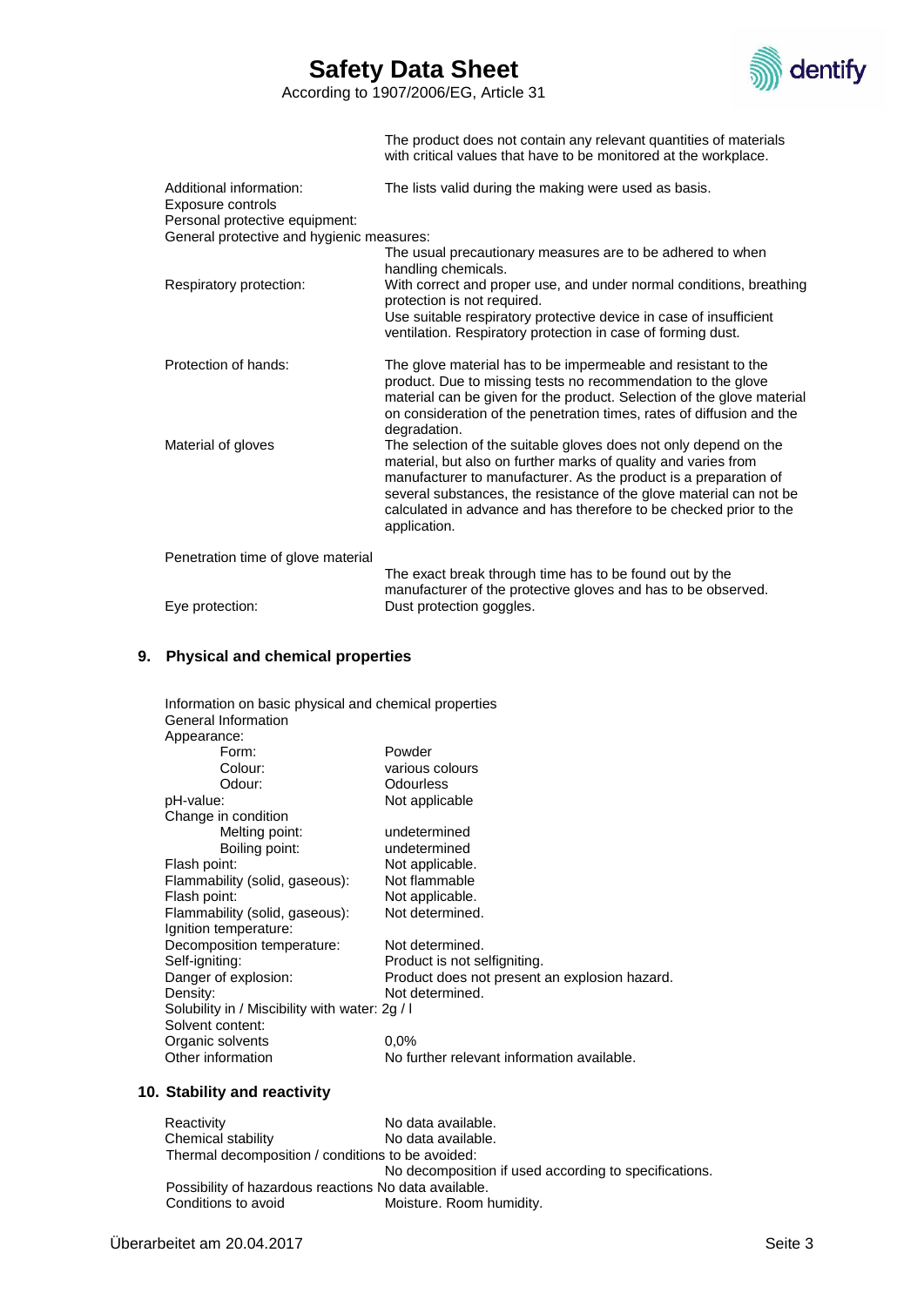

According to 1907/2006/EG, Article 31

Incompatible materials: No further relevant information available. Hazardous decomposition products: Decompostion takes place from temperatures above: 1000 °C Sulphur dioxide. Sulphur trioxide (SO<sub>3</sub>) or SO<sub>3</sub>-mist.

Calcium oxide..

#### **11. Toxicological information**

Information on toxicological effects Acute toxicity: No data available. Primary irritant effect:<br>on the skin: Based on available data, the classification criteria are not met. on the eye: Based on available data, the classification criteria are not met. Sensitization: Based on available data, the classification criteria are not met. Additional toxicological information: No further relevant information available.

CMR effects (carcinogenity, mutagenicity and toxicity for reproduction)

Based on available data, the classification criteria are not met. Carcinogenicity Based on available data, the classification criteria are not met. Reproductive toxicity Based on available data, the classification criteria are not met. STOT-single exposure Based on available data, the classification criteria are not met. STOT-repeated exposure Based on available data, the classification criteria are not met. Aspiration hazard Based on available data, the classification criteria are not met.

### **12. Ecological information**

| Aquatic toxicity:<br>Persistence and degradability | No further relevant information available.<br>No further relevant information available.     |  |
|----------------------------------------------------|----------------------------------------------------------------------------------------------|--|
| Bioaccumulative potential                          | No further relevant information available.                                                   |  |
| Mobility in soil                                   | No further relevant information available.                                                   |  |
| Additional ecological information:                 |                                                                                              |  |
| General notes:                                     | Water hazard class 1 (German Regulation) (Self-assessment):<br>slightly hazardous for water. |  |
| Results of PBT and vPvB assessment                 |                                                                                              |  |
| PBT:                                               | Not applicable.                                                                              |  |
| vPvB:                                              | Not applicable.                                                                              |  |
| Other adverse effects                              | No further relevant information available.                                                   |  |

#### **13. Disposal considerations**

| Waste treatment methods  |                                                                                                                                                                                                                                                     |
|--------------------------|-----------------------------------------------------------------------------------------------------------------------------------------------------------------------------------------------------------------------------------------------------|
| Recommendation           | Waste disposal according to official state regulations. Smaller<br>quantities can be disposed of with household waste.                                                                                                                              |
| Waste disposal key:      |                                                                                                                                                                                                                                                     |
|                          | The waste disposal code as prescribed in the EuropeanWaste<br>Catalogue (EWC) depends on the waste producer and can thus vary<br>for a product. The waste disposal code should thus be obtained<br>separately from the waste producer in each case. |
| European waste catalogue |                                                                                                                                                                                                                                                     |
|                          | According to EAKV, allocation of waste identity numbers/waste<br>descriptions must be carried out in a specific way for every industry<br>and process.                                                                                              |
| Uncleaned packaging:     |                                                                                                                                                                                                                                                     |
| Recommendation:          | Disposal must be made according to official regulations.                                                                                                                                                                                            |

# **14. Transport information**

UN-Number ADR, ADN, IMDG, IATA Void. UN proper shipping name ADR, AND, IMDG, IATA Void.